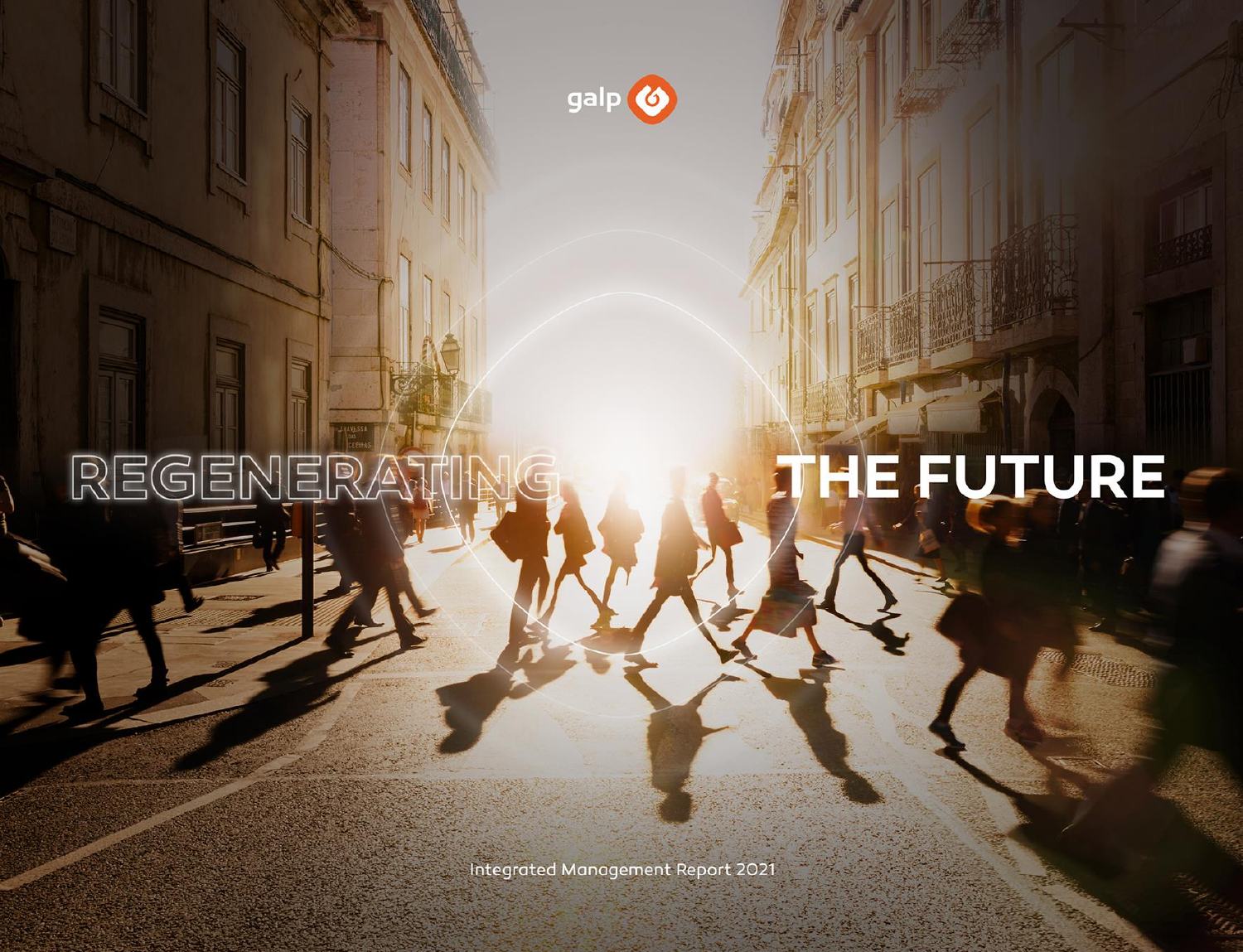# **Index**

**Board of Directors' Message\_\_\_\_\_\_\_\_\_\_\_\_\_\_\_\_\_\_\_\_\_\_\_\_\_\_\_\_\_\_\_\_\_\_\_\_\_\_\_\_\_\_\_\_\_\_\_\_\_\_\_\_\_\_\_\_\_\_\_\_\_\_\_\_\_\_\_\_\_\_\_\_\_\_\_\_\_\_\_\_\_\_\_\_\_\_\_\_\_\_\_\_\_\_\_3**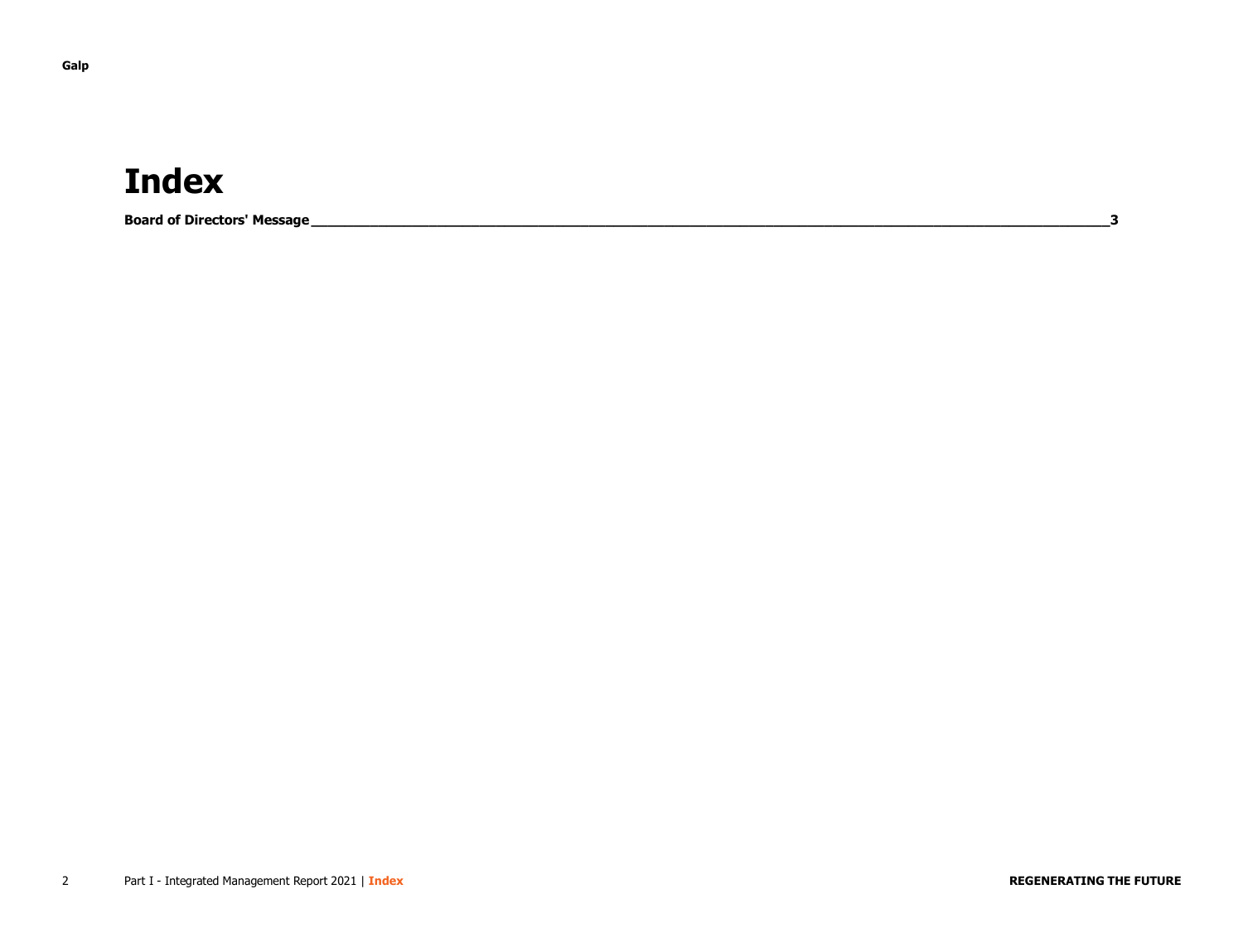## **Board of Directors' Message**

# **Andy Brown**

#### **Chief Executive Officer**

#### Dear shareholders,

I took the helm of Galp slightly over one year ago with the clear objective of positioning the Company for the future of energy. And what an extraordinary journey it has been! We have launched a new purpose for Galp: 'Let's regenerate the future together'. I am thrilled with how this mission has been so naturally embraced and embedded across all teams.

As economies continue their tremendous efforts to rebound from the shockwaves originated by the pandemic, the pace of change across industries, especially in the energy sector, is astonishing and the importance of holding a competitive portfolio, a robust financial position and a sound strategy is paramount to being successful. But should we take anything from 2021, it must be the urgent need to decarbonise our economies.

It is my belief that the robustness of Galp's portfolio is well known. Low cost, competitive, upstream assets with a distinctively low  $CO<sub>2</sub>$  carbon intensity at half that of the industry average. A Commercial footprint that places Galp as a leader in Portugal and a key player in Iberia. A flexible Industrial site that leverages the Company's options to explore new solutions in the energy sector. And a leading position in renewable solar generation in Iberia.

With such a strong starting position this year, we worked towards refreshing our strategy and I am confident we presented a clear and compelling plan to thrive through the energy transition, whilst accelerating the pace of decarbonisation of our activities. This strategy enables Galp to maintain a robust growth from a highly efficient Upstream business, with a pipeline of projects that provides c.20 years of production and enables us to not to proceed with new frontier exploration.

From 2021 to 2025, we plan to allocate around 50% of the Group's net capex to reshaping its portfolio by investing in cleaner energy solutions. We aim to move from a grey refinery to a green energy hub, reducing the absolute emissions from our refining operations by 50% in 2030, and transform our mobility businesses to increase the contribution from non-fuel activities.

Galp's growth profile also expands into the renewable generation space, with the ambition to enlarge our portfolio 10-fold, reaching 12 GW of gross installed capacity by 2030.